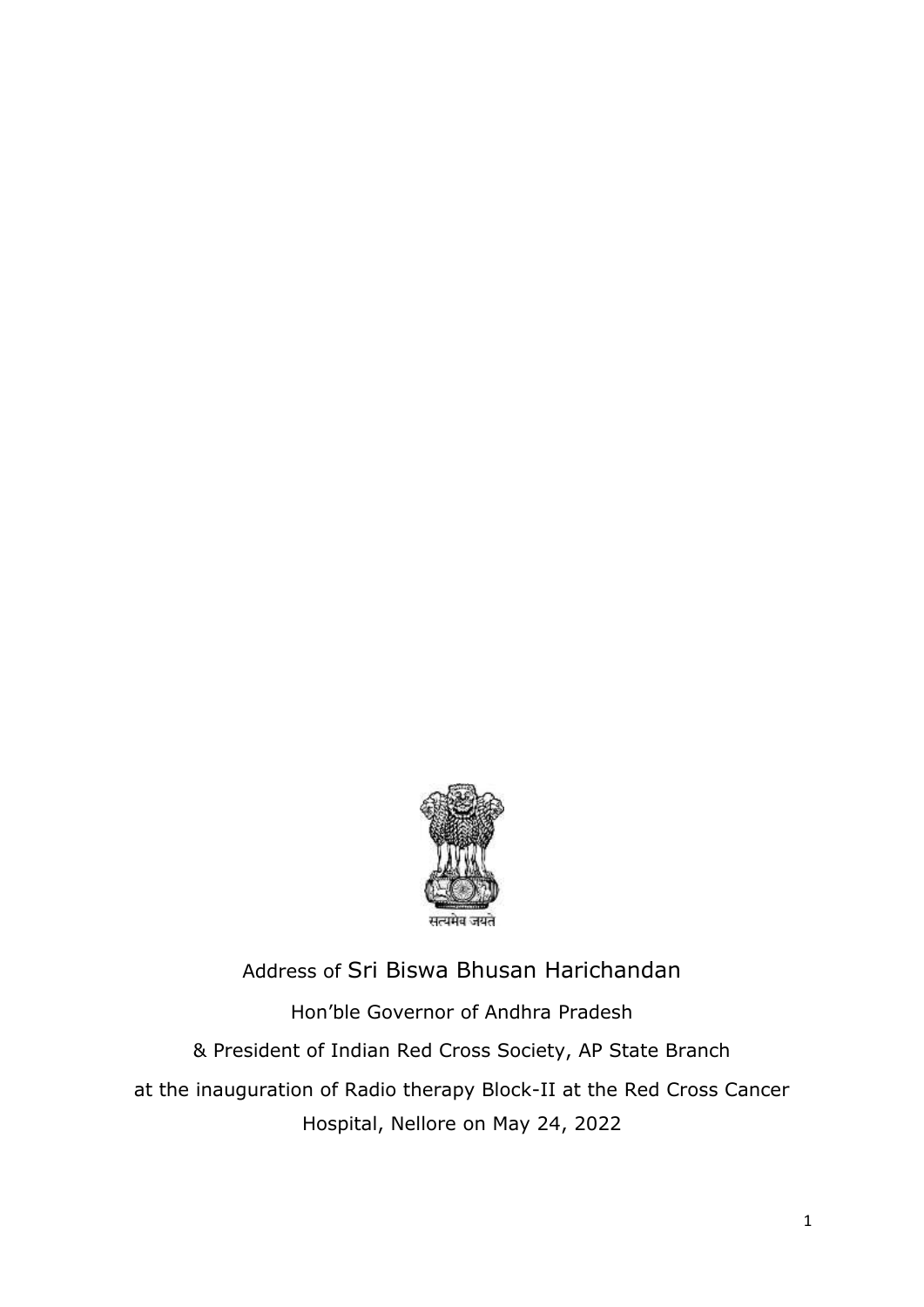Dr. A. Sridhar Reddy, Chairman, IRCS, Andhra Pradesh State Branch, Sri K.V.N. Chakradhar Babu, District Collector & District President, IRCS, Nellore,

Sri P. Chandrasekhar Reddy, District Chairman, IRCS, Nellore.

I extend my warm greetings to all the dignitaries present here today.

It gives me immense pleasure to participate in today's programme to inaugurate the newly constructed Radio therapy Block-II of the Indian Red Cross Society Cancer Hospital in Nellore.

I am happy to know that this building will be utilized to install the 'Linear Accelerator' machine and the CT scan machine, used for treatment and detection of cancer.

The Indian Red Cross Society Cancer Hospital, Nellore was started as a "Cancer Detection Centre '' in a half acre site in July 2001, after recognizing the need for the cancer care center. Today, this Hospital is located on a 7-acre site with 128 beds facility, providing services in Surgical Oncology, Medical Oncology, Radiation

Oncology (Radio therapy and Brachy therapy).

IRCS Nellore Cancer Hospital is the one and only Cancer Hospital maintained by the Red Cross Society in India and also among the entire International Red Cross member countries.

I am glad to know that the construction of the existing buildings and procurement of the specialized cancer treatment equipment, has been completed within a budget of Rs. 10 Crore, mobilized through donations.

I congratulate all the Donors for their generous contribution and I extend my heartfelt appreciation for their dedication to develop the Hospital.

I am also happy to learn that the Govt. of India has sanctioned a grant of Rs. 3 crores to install a "Cobalt Unit" for Radiotherapy

Treatment, which was inaugurated by Former President of India, Bharat Ratna Late Dr. A.P.J. Abdul Kalam, in the year 2006.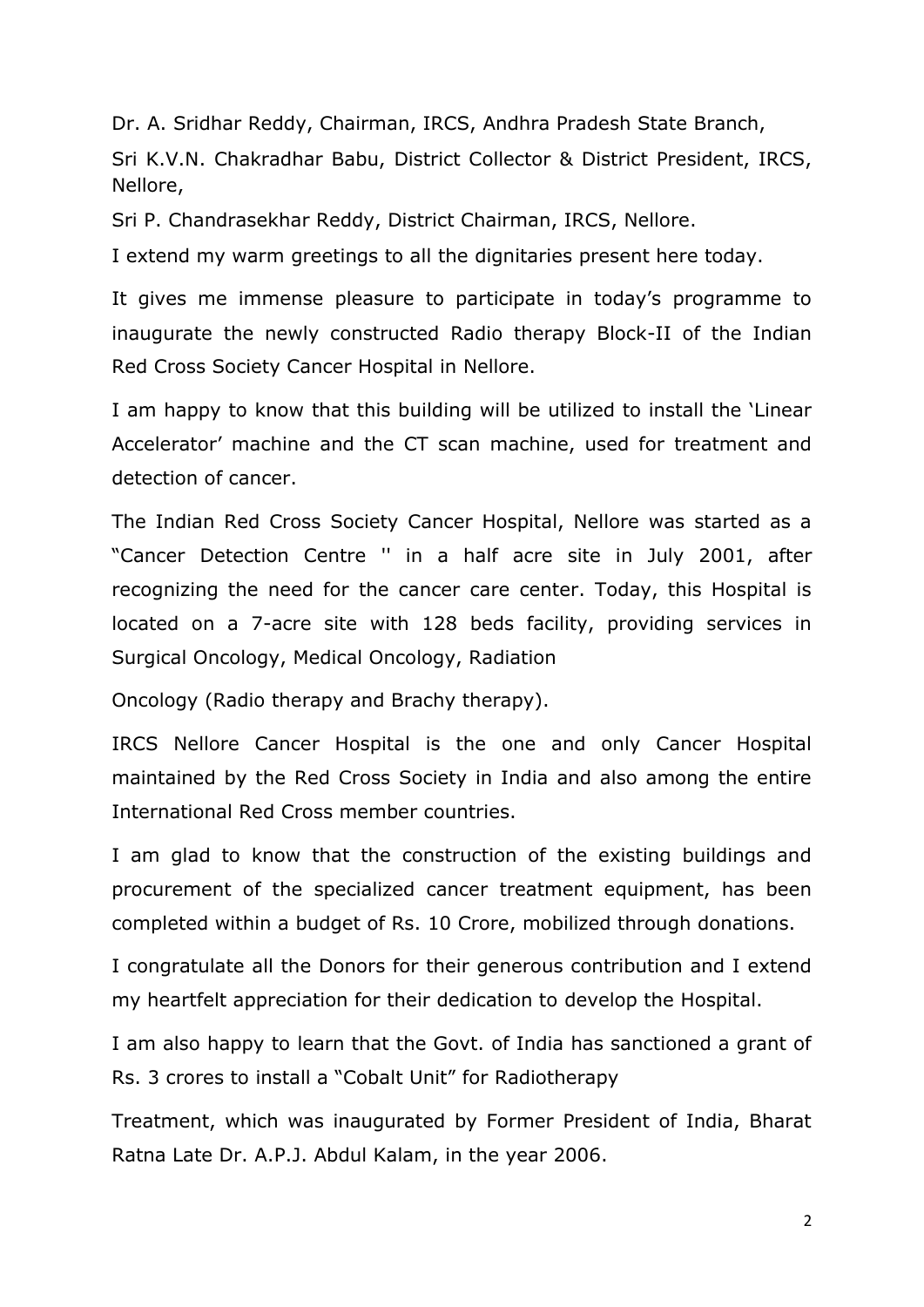The Indian Red Cross Society Cancer Hospital, Nellore, is spread in an area of 27,500 SQ FT. with a Community Medical Education Hall, Operation Theatres, I.C.U, Consultancy Rooms, Pathology Lab, X-Ray, mammogram, USG Scanning with 128 Beds facility.

I congratulate all the Doctors, Technical, Non-Technical staff of the IRCS Cancer Hospital, Nellore, for their devotion and dedication to help the needy people.

The most popular welfare programme of the Andhra Pradesh government, Dr. YSR Arogyasri, Arogya Raksha & EHS are being successfully implemented in this Hospital. Poor Cancer patients from SPSR Nellore District and the surrounding districts like Chittoor, Kadapa and Prakasam, have been utilizing the services in this hospital and about 150-200 patients are given consultation by various specialists, every day.

I am very proud to say that the existence of this Hospital in this area is a boon to the people and the Hospital has saved the lives of many poor cancer patients in general and "Young Mothers" in particular by providing best possible medical facilities and amenities to the poor cancer patients of Nellore District and parts of Chittoor, Kadapa and Prakasam Districts.

I am happy to learn that the IRCS Nellore is also maintaining 14 other projects apart from this prestigious Cancer Hospital.

The Junior and Youth Red Cross, with an enrolled membership of more than one lakh student volunteers in junior and youth Red Cross has been extending good services during Disaster Management and other Red Cross service-oriented activities.

I congratulate all the Donors & Red Cross Committee members for their dedicated services and efforts in developing the IRCS Cancer Hospital. I appeal to you all to carry forward the good work and the humanitarian activities by serving the society in the true spirit of the Red Cross movement.

Thank you all.